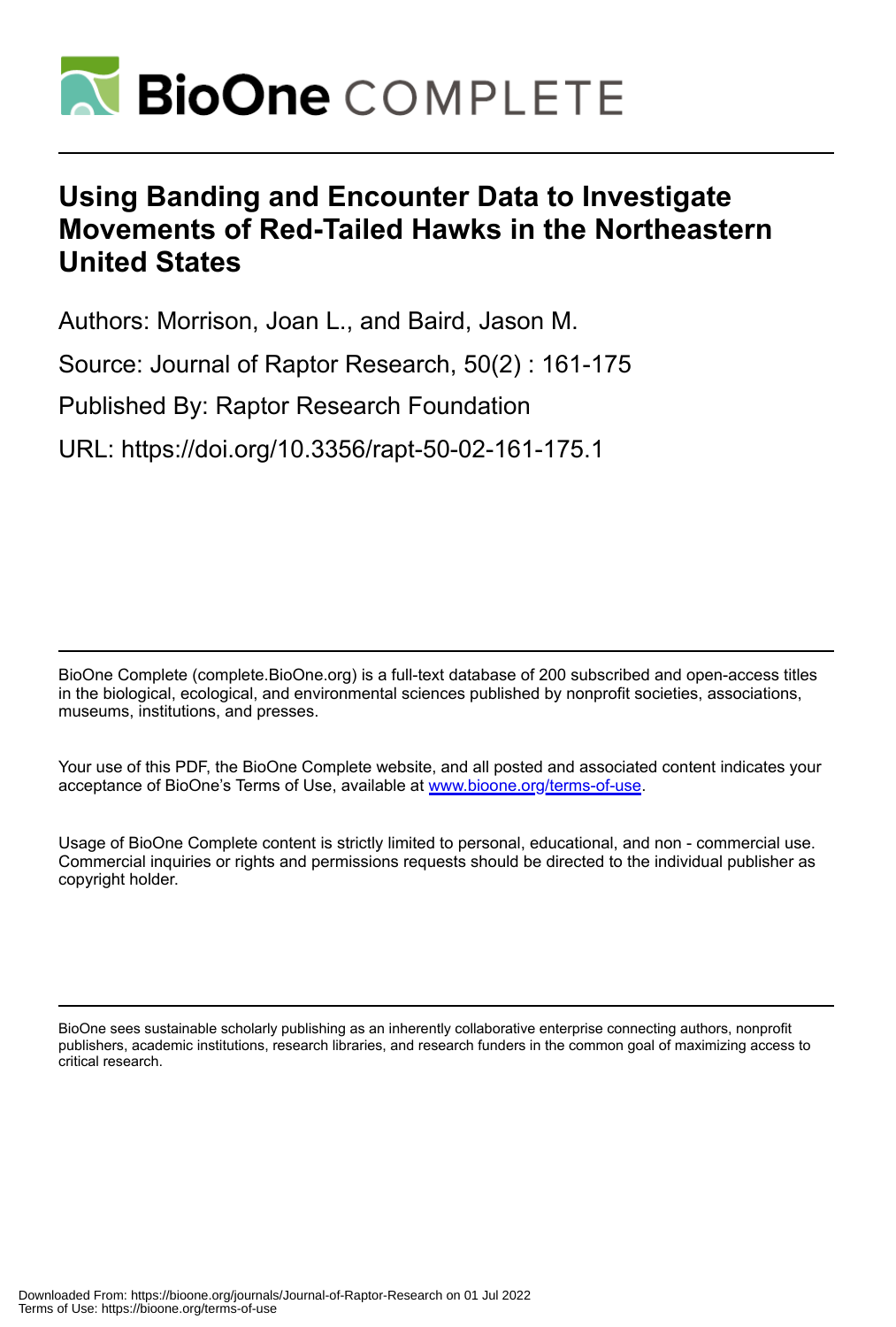# USING BANDING AND ENCOUNTER DATA TO INVESTIGATE MOVEMENTS OF RED-TAILED HAWKS IN THE NORTHEASTERN UNITED STATES

## JOAN L. MORRISON<sup>1</sup> AND JASON M. BAIRD<sup>2</sup> Department of Biology, Trinity College, 300 Summit Street, Hartford, CT 06106 U.S.A.

ABSTRACT.—We examined encounter records from 1925 to 2015 for Red-tailed Hawks banded in the northeastern U.S.A. ( $n = 1002$ ) and characterized movement patterns by evaluating straight-line distances, difference in latitude, and directionality between banding and encounter locations. We define "encounter" as any handling of a live banded bird, any recovery (a banded bird found dead), and any resighting (reading and reporting a band number on a live bird without actually handling the bird). The mean direction of all hawk encounters was to the southwest of banding locations but some hawks ranged widely; encounters occurred in 27 states, including some in the Mississippi flyway, and in four Canadian provinces. Hawks banded as nestlings or as hatch-year birds (younger) were encountered at farther distances and across a wider range of latitudes than hawks banded as after-hatch-year (AHY) or after-second-year (ASY; older). Most encounters were of younger hawks. In mid-century, most known mortalities were due to shooting; more recent mortalities were due to collisions with vehicles, buildings, or other objects. Some young hawks apparently dispersed out of their natal areas or began migration by three mo post-fledging, and hawks hatched in the Northeast apparently do not migrate north during their first summer. Hawks banded at higher latitudes were encountered at locations farther south than hawks banded at lower latitudes, substantiating leapfrog migration in this species. Encounter data suggested philopatric tendencies; hawks banded as nestlings and encountered at  $>46$  mo of age were encountered significantly closer to their natal areas than hawks banded as nestlings and encountered  $<46$  mo after banding, and more than  $10\%$  of hawks banded as ASY or AHY were encountered after several years in the same 10-minute block in which they were banded. Hawks banded as nestlings and encountered at age  $>46$  mo and  $>250$  km from their natal area were considered long-distance dispersers. Between 1930 and 2010, for all hawks banded during the breeding season or summer and encountered in autumn or winter, the difference between banding latitude and encounter latitude decreased by about 4°, suggesting migratory short-stopping.

KEY WORDS: Red-tailed Hawk; Buteo jamaicensis; banding; dispersal; encounter; migration; philopatry.

#### USO DE DATOS DE ANILLAMIENTO Y DE RECAPTURAS PARA INVESTIGAR LOS MOVIMIENTOS DE BUTEO JAMAICENSIS EN EL NORESTE DE ESTADOS UNIDOS

RESUMEN.—Examinamos los registros de encuentros de Buteo jamaicensis durante el periodo 1925–2015 en el noreste de Estados Unidos ( $n = 1002$ ) y caracterizamos los patrones de movimientos evaluando las distancias en línea recta, las diferencias en latitud y la direccionalidad entre el lugar de anillamiento y las localizaciones de los encuentros. Definimos "encuentro" como cualquier manipulación de un ave viva anillada, cualquier recuperación (un ave anillada encontrada muerta) y cualquier re-avistamiento (lectura e informe de un número de anilla en un ave viva sin manipulación del ave). La dirección media de todas los encuentros de B. jamaicensis fue hacia el suroeste de las localizaciones de anillamiento, pero algunos individuos realizaron desplazamientos más amplios. Los encuentros acontecieron en 27 estados, incluyendo algunos en la ruta migratoria del Mississippi y en cuatro provincias canadienses. Los B. jamaicensis anillados como pollos o como aves de primer año (aves jóvenes) fueron encontrados a distancias más lejanas y a lo largo de un mayor rango de latitudes que aquellos anillados tras el primer año (aves de segundo año, ASA) o después del segundo año (aves de tercer año, ATA; aves de mayor edad). La mayoría de los encuentros fueron con aves jóvenes. A mediados de siglo, la causa de mortalidad más conocida era la muerte por disparos; las causas de mortalidad más recientes fueron colisiones con vehículos, edificaciones u otros objetos. Algunos B. jamaicensis jóvenes se dispersaron aparentemente de sus áreas natales o comenzaron a migrar a los tres

<sup>1</sup> Email address: joan.morrison@trincoll.edu

<sup>2</sup> Present address: P.O. Box 15295, Fitz Creek, AK 99603 U.S.A.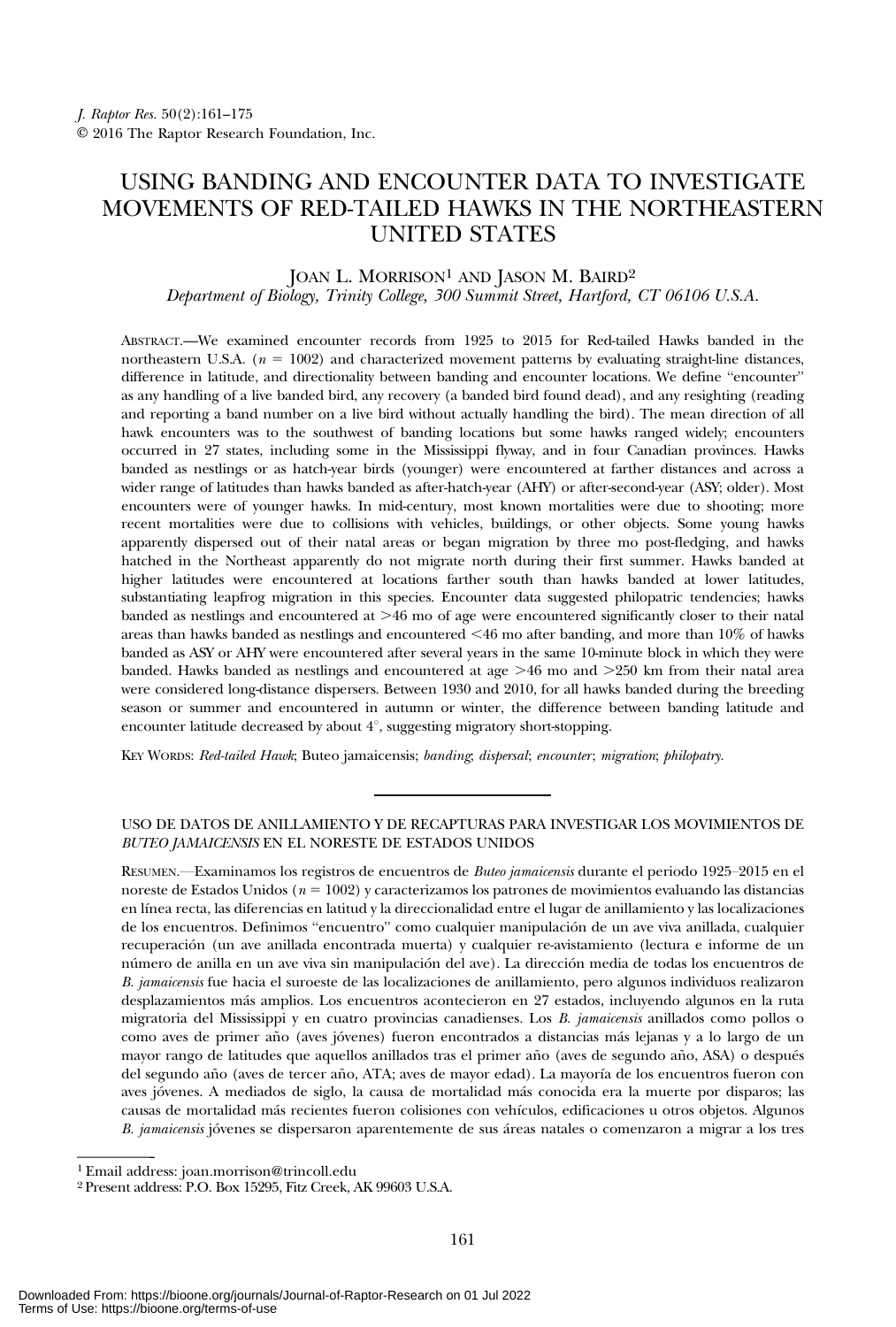meses de haber dejado el nido, mientras que aquellos que eclosionaron en el noreste no migraron al parecer durante su primer verano. Los B. jamaicensis anillados a latitudes mayores fueron encontrados en localizaciones ubicadas más al sur que las de los B. jamaicensis anillados a latitudes menores, confirmando la migración "a salto de rana" en esta especie. Los datos de encuentros sugirieron tendencias filopátricas; los B. jamaicensis anillados como pollos y encontrados con más de 46 meses de edad fueron hallados significativamente más cerca de sus áreas natales que los B. jamaicensis anillados como pollos y encontrados con menos de 46 meses de edad. Más del 10% de los B. jamaicensis anillados como ASA y ATA fueron encontrados después de varios años en el mismo bloque de 10 minutos en el que fueron anillados. Los ejemplares anillados como pollos y encontrados a una edad de más de 46 meses y a  $>$ 250 km de su área natal fueron considerados como individuos dispersivos de larga distancia. Entre los años 1930 y 2010, para todos los B. jamaicensis anillados durante la época reproductiva o el verano y encontrados en otoño o invierno, las diferencias entre la latitud de anillamiento y la latitud de recaptura disminuyó cerca de  $4^\circ$ , lo que sugiere una migración de parada corta.

### [Traducción del equipo editorial]

Since first used in the early 20<sup>th</sup> century, scientific bird banding has provided a wealth of information about wild birds, including raptors. Despite some limitations such as regional and temporal bias in recoveries (birds found dead; recoveries are more likely in winter in southern regions, Bildstein and Peterjohn 2012), and changes in recovery rates over the years (i.e., fewer raptors are shot, Newton 1979, Lutmerding et al. 2012), banding and encounter (birds found alive or dead) data have made significant contributions to our understanding of raptor movement ecology. For example, Hoffman et al. (2002) determined that migrating individuals of five raptor species banded at three locations in the intermountain West traveled along three distinct regional flyways. Wood's (2009) analysis of recovery distances of Bald Eagles (Haliaeetus leucocephalus) banded as nestlings in Florida suggested a high degree of philopatry and relatively short natal dispersal distances, particularly for male eagles. Goodrich et al. (2012) explored migration patterns and factors associated with migration distances and wintering latitudes of American Kestrels (F. sparverius), Sharpshinned Hawks (Accipiter striatus), and Cooper's Hawks (A. cooperii) across North America. Faccio et al. (2013) identified differences between males and females in movement patterns, natal dispersal, and survival of Peregrine Falcons (Falco peregrinus) banded as nestlings in New England. Compiling results from a long-term study, Bloom et al. (2015) documented northward migration by young Redtailed Hawks (Buteo jamaicensis) banded south of  $35^\circ$  N latitude in the Pacific flyway.

Recognizing the value of conventional banding has been challenging in today's era of modern telemetry technology, but some researchers have argued that banding and encounter data have been largely underused and encouraged renewed examination of these data (Bildstein and Peterjohn 2012, Ralph

2012, Newton 2014). Suggested goals included providing additional knowledge on several aspects of raptor life history and identifying factors influencing population responses to changing environments. For example, multiple decades of banding information can help identify local or regional patterns of change in reproduction or migration with time or in response to climate change (Miller-Rushing et al. 2008, Lehikoinen et al. 2009).

The Red-tailed Hawk is one of North America's most common raptors. Preston and Beane (2009) described various populations as partial short- to intermediate-distance migrants. In autumn, many birds that breed in northern regions (north of approximately  $42-44^{\circ}$  N) migrate south, remaining away from breeding grounds for 3–5 mo, then returning north in spring (Preston and Beane 2009). Although some northern birds may overwinter near their breeding territories (Lowe 1978), overwintering is more common by hawks breeding in middle latitudes (approximately  $38-42^{\circ}$  N), where populations are partially migratory (Brinker and Erdman 1985). A species commonly banded in North America, the Red-tailed Hawk has a relatively high encounter rate (4.93%, total encounter reports per total bandings, Lutmerding et al. 2012). In this report, we use encounter data for Red-tailed Hawks banded in the northeastern U.S.A. to investigate patterns of movement and to discuss implications for understanding migration, dispersal, and philopatry in this species.

#### **METHODS**

We obtained all encounter data through April 2015 from the U.S.G.S. Bird Banding Laboratory (BBL) for Red-tailed Hawks initially banded in the northeastern U.S.A. (CT, MA, ME, NH, NY, RI, and VT). Following the BBL, we use the term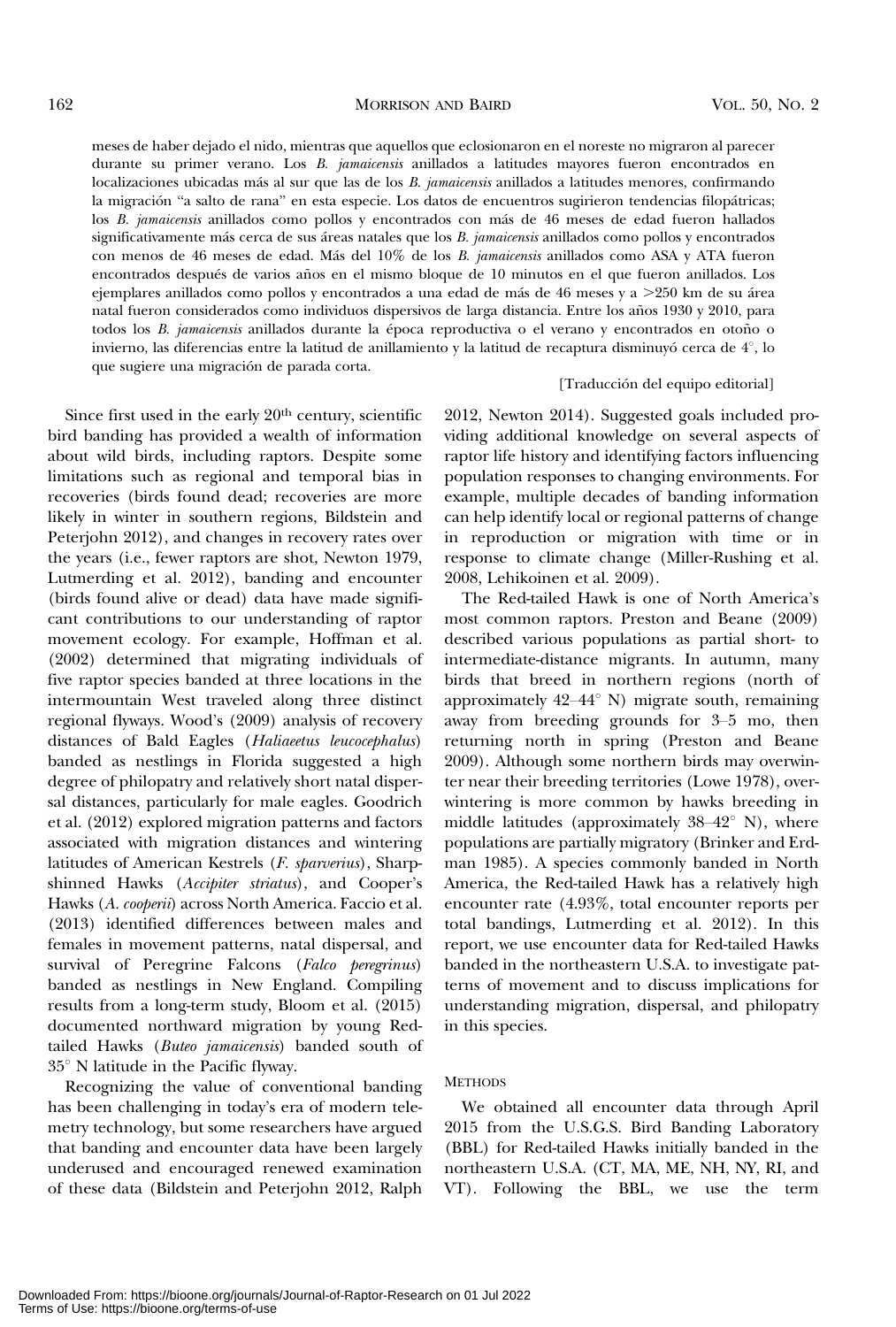"encounter" to include any handling of a live banded bird, any recovery (a banded bird found dead), and any resighting (reading and reporting a band number on a live bird without actually handling the bird; Gustafson et al. 1997).

For analysis, we classified the age of each hawk as either nestling (L), hatch-year (HY), after-secondyear (ASY) or after-hatch-year (AHY; Gustafson et al. 1997) at the time of banding based on information provided by the bander, assuming that hawks recorded as L, HY, and ASY were correctly aged. Because fewer than 10 individuals were aged as third-year (TY) or after-third-year (ATY), we included these individuals with ASY hawks. We grouped hawks aged as second-year (SY) with those aged as AHY because we assumed these categories to be less precise as reported by banders; combining these categories also improved sample size for analysis. Although studies of various raptor species have identified differences between the sexes in patterns of movement, for example, migration and dispersal distances (Mueller et al. 2000, Goodrich et al. 2012, Faccio et al. 2013), we did not include sex as a variable in our analyses. Sex is not easily determined in the field for this species, thus we lacked confidence in this variable when provided; also many records simply lacked this information.

We used available information on the life-history chronology for Red-tailed Hawks in the northeastern U.S.A. (Zeranski and Baptist 1990; Preston and Beane 2009; J. Morrison unpubl. data) to classify all banding and encounter events into one of four periods: spring migration/breeding (March–June), summer (July–September), autumn migration (October–November), and winter (December– February). Migration in this species apparently occurs in a leapfrog manner; autumn migration by individuals from northernmost populations tends to begin earlier than in southern populations (Bent 1937). However, some individuals from northern latitudes remain resident on territories year round; thus, Red-tailed Hawks observed in the northeastern U.S.A. during autumn, winter, or spring may be either residents or migrants from more northern latitudes. We combined the months of March–June into the spring migration/breeding period because of this overlap; hawks resident in the Northeast may begin breeding in early March, while during this same time hawks from more northern populations may continue their migration north to breed in more northern latitudes (Preston and Beane 2009). Finally, when possible, we sought to determine the

cause of mortality associated with recoveries. For analysis, we eliminated all records that had an inappropriate or missing banding date, encounter date, age assignment, or location. We also did not include records that represented bones or band only.

We considered the distance between the banding and encounter location for each hawk to represent a movement by that hawk, although clearly each individual could have traveled to many locations between the banding and encounter events. We described each hawk's "movement" between banding and encounter locations as a straight-line distance (in km) and in degrees latitude (the difference in the location latitudes reported by the BBL). To investigate directionality of movements represented by distances, we calculated the angle between banding and encounter locations for each hawk (Veness 2015). Then we determined the mean direction of movement for a group of hawks and the value  $r$  (range from 0 to 1), which indicates the degree to which observations are clustered around the mean, with a larger r-value indicating greater concentration about the mean. We used Rayleigh's Z-test for circular uniformity to test the null hypothesis that the directions of movement are uniformly distributed around a circle, and Watson-Williams test to compare directions between groups (Zar 1999).

Most banding and encounter records are stored in the BBL database with a coordinate precision of a 10 minute block (an area of 10 minutes of latitude by 10 minutes of longitude, Gustafson et al. 1997); therefore, when exact recovery locations were unknown, distances between banding and encounter locations were reported as 0. In these instances, we assigned a movement distance of 9.7 km, approximately the distance to the center of the 10-minute block (Bloom et al. 2015). Following Bloom et al. (2015), we considered hawks banded as nestlings and encountered  $>46$  mo after banding to be breeders and those encountered  $>250$  km from their natal nest to be long-distance dispersers; we considered hawks banded as nestlings and encountered at  $\leq 46$  mo of age and .100 km from their natal nest to be migrants. In evaluating philopatric tendencies based on distances moved, we chose 1.4 km to represent the diameter of a Red-tailed Hawk home range (Petersen 1979 and J. Morrison unpubl. data).

For some analyses, we combined hawks banded as L and HY into "younger" and hawks banded as AHY and ASY into "older" hawks. In these analyses we used general linear models (GLM) to examine variation in distances and degrees of latitude moved in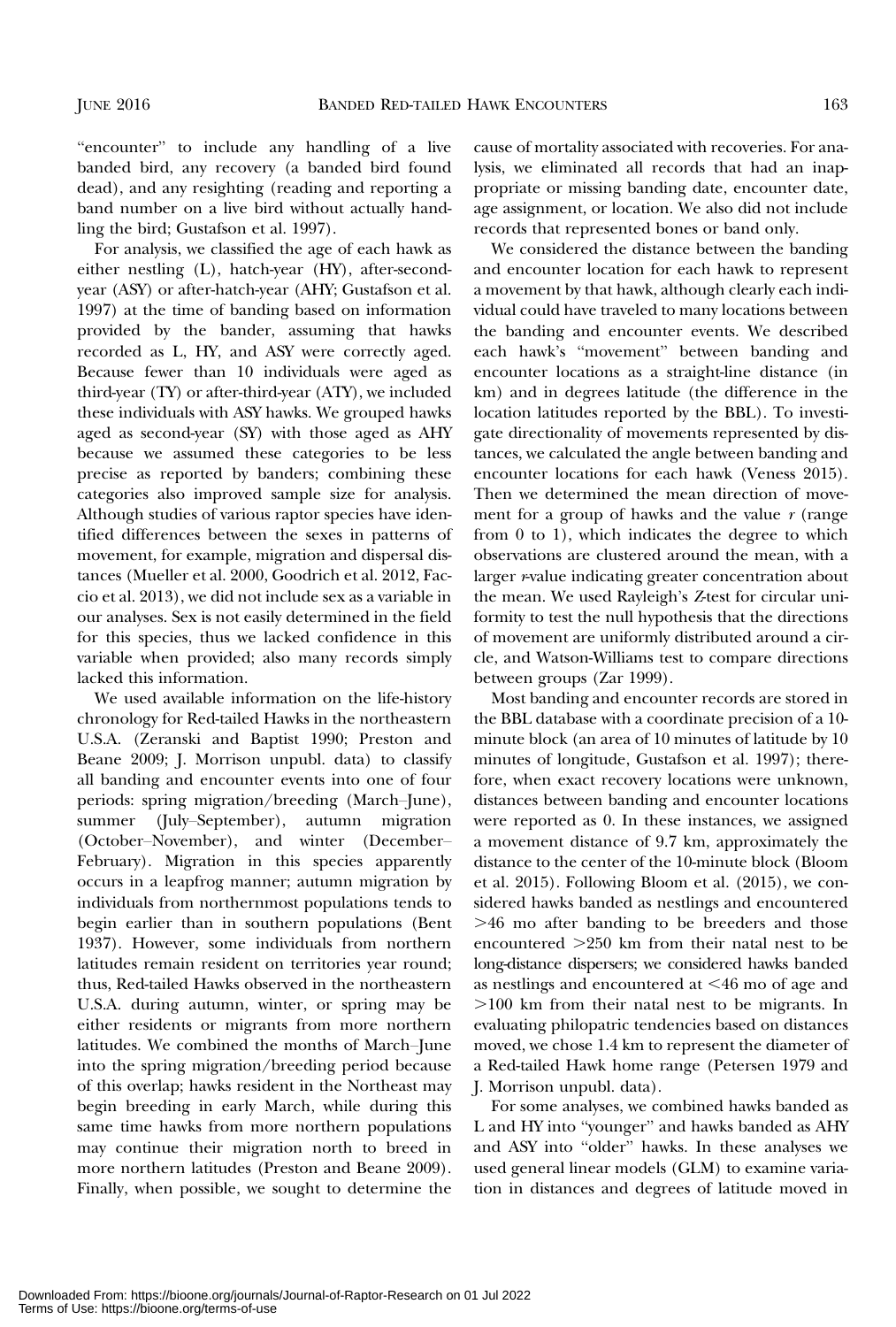Table 1. Distance and direction between banding and encounter locations for 1002 Red-tailed Hawks banded in the northeastern U.S.A. between 1925 and April 2015. Because most banding and encounter records stored in the BBL database have a coordinate precision of a 10-minute block, exact encounter locations are unknown for hawks reported as encountered in the same block as where they were banded. In these instances, we assigned a movement distance of 9.7 km, approximately the distance to the center of the 10-minute block (Gustafson et al. 1997).

| AGE AT<br><b>BANDING</b> | $\boldsymbol{n}$ | <b>DIFFERENCE IN DEGREES</b><br><b>LATITUDE</b>                                                                  | DISTANCE (km)                                                                 | <b>DIRECTION (MEAN</b><br><b>BEARING</b> ) $\pm$ <b>SE</b> | $\boldsymbol{r}$ | Z     | $\boldsymbol{P}$ |
|--------------------------|------------------|------------------------------------------------------------------------------------------------------------------|-------------------------------------------------------------------------------|------------------------------------------------------------|------------------|-------|------------------|
| L                        | 8                | encountered in same<br>10' block as banded                                                                       | $9.7 \text{ km}$                                                              |                                                            |                  |       |                  |
|                          | 89               | mean $2.7^{\circ} \pm 0.4^{\circ}$ ,<br>range 1.3 $\degree$ north to 13.0 $\degree$<br>south of banding latitude | mean $377.3 \pm 51.1$ km<br>median 111.5 km<br>range 1.5 to 2007.0 km         | $205.4 \pm 8.7^{\circ}$                                    | 0.4              | 19.1  | ${}_{0.01}$      |
| HY                       | 24               | encountered in same<br>10' block as banded                                                                       | $9.7 \text{ km}$                                                              |                                                            |                  |       |                  |
|                          | 617              | mean $2.1^{\circ} \pm 0.1^{\circ}$ ,<br>range $7.3^{\circ}$ north to $16.5^{\circ}$<br>south of banding latitude | mean $366.0 \pm 14.4 \text{ km}$<br>median 278.5 km<br>range 1.2 to 1885.0 km | $208.6 \pm 2.9^{\circ}$                                    | 0.5              | 170.3 | ${}_{0.01}$      |
| AHY                      | 24               | encountered in same<br>10' block as banded                                                                       | $9.7 \text{ km}$                                                              |                                                            |                  |       |                  |
|                          | 155              | mean $0.6^{\circ} \pm 0.2^{\circ}$<br>range $5.5^{\circ}$ north to $10.7^{\circ}$<br>south of banding latitude   | mean $185.9 \pm 19.6$ km<br>median 87.8 km<br>range 1.2 to 1447.0 km          | $218.8 \pm 12.8^{\circ}$                                   | 0.5              | 9.6   | ${}_{0.01}$      |
| ASY                      | 17               | encountered in same<br>10' block as banded                                                                       | $9.7 \text{ km}$                                                              |                                                            |                  |       |                  |
|                          | 68               | mean $1.0^{\circ} \pm 0.4^{\circ}$ ,<br>range $3.3^{\circ}$ north to $14.7^{\circ}$<br>south of banding latitude | mean $233.3 \pm 45.1$ km<br>median 105.0 km<br>range $1.2$ to $1680.0$ km     | $161.4 \pm 77.7^{\circ}$                                   | 0.1              | 0.3   | 0.7              |

relation to age (younger vs. older), encounter decade (1920–2010), and banding latitude (in  $1^\circ$  increments) as categorical explanatory variables. When appropriate, we used weighted regression analysis to account for unequal sample sizes of hawks among categories of latitude or encounter decade (Sokal and Rohlf 1995). Statistical tests were performed using SYSTAT ver. 8.0 (SPSS 1996) and ORIANA (Kovach 2009). We report least-squares means  $\pm 1$ SE for all tests including those involving angular data (Kovach 2009). We used  $\alpha = 0.05$  as the level of significance for all statistical tests.

#### **RESULTS**

The final dataset used for analysis of encounters of Red-tailed Hawks originally banded in the northeastern U.S.A. included 1002 individual hawks (97 banded as nestlings, 641 as HY, 179 as AHY, and 85 as ASY) and represented the time period 1925 through April 2015. All hawks were banded between  $40.5^{\circ}$  and  $45.0^{\circ}$  N;  $68\%$  were banded in NY,  $19\%$  in MA,  $7\%$  in CT,  $5\%$  in VT, and  $\leq 1\%$  each in ME, NH, and RI. Hawks were encountered from within

the same 10-minute block in which they were banded  $(n = 91, 9\%,$  Table 1) up to 2007 km from their banding location. The mean direction of all encounters was to the southwest of banding locations  $(208.8 \pm 2.89^{\circ}, r = 0.4, Z = 177.7, P < 0.01)$ . Some hawks ranged widely; encounters occurred in 27 states and four Canadian provinces, as far north as Quebec and as far south as Florida (Fig. 1). The spatial distribution of encounters suggested that most hawks remained within the Atlantic flyway, but some inter-flyway movement occurred, as evidenced by encounters recorded in the Mississippi flyway and in Canada (Fig. 2). Unlike findings by Steenhof et al. (1984) and Bloom et al. (2015) for hawks banded in the western U.S.A., none of the hawks in our dataset were encountered in Mexico or Central America.

Overall, younger birds (L and HY,  $n = 738$ ) were encountered at much farther distances respective to their banding locations (367.4  $\pm$  14.1 km) than were older birds (AHY and ASY,  $n = 264$ , mean  $200.7 \pm 19.5$  km,  $t = 6.92, P < 0.01$ ). Younger birds were also encountered across a wider range of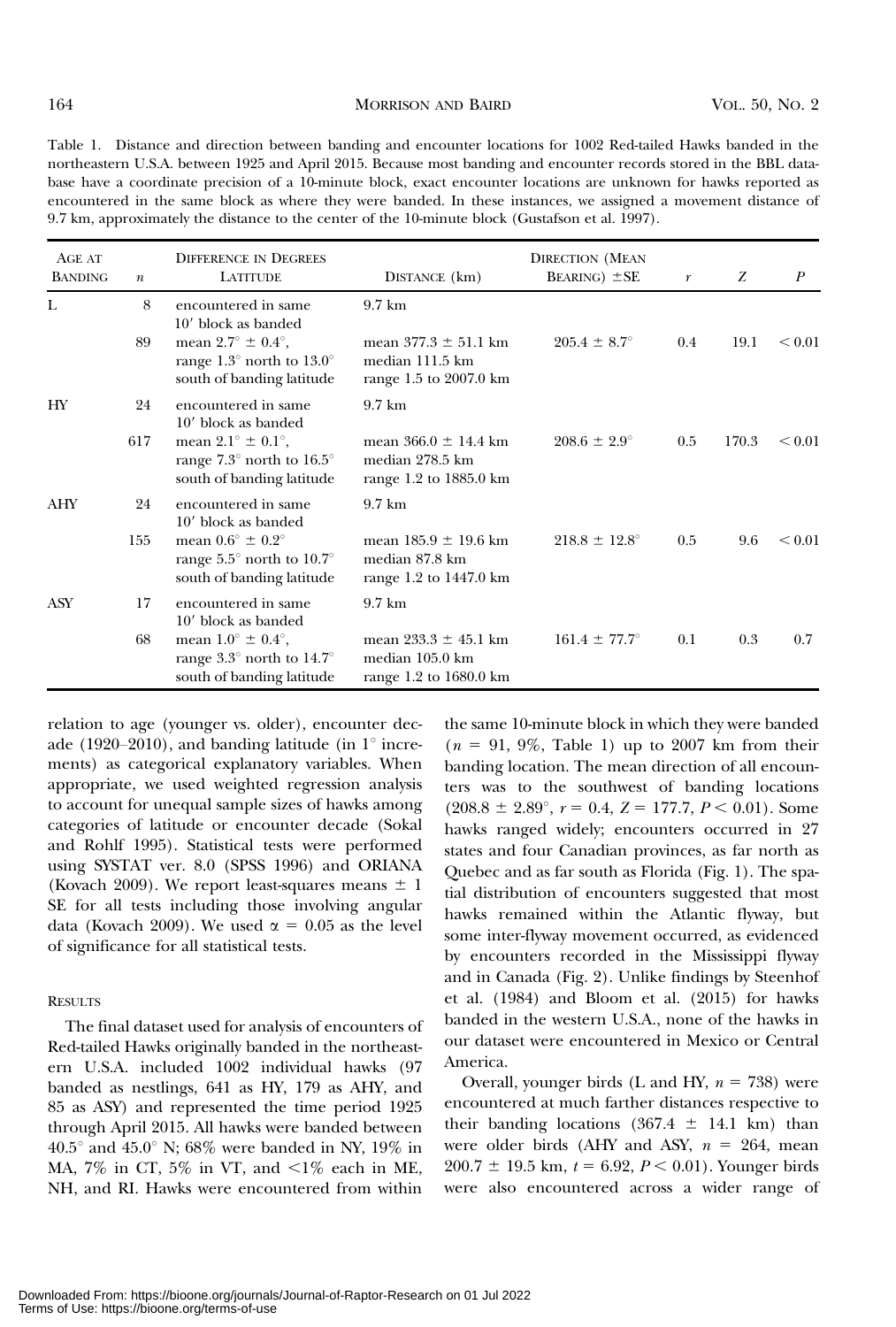

**State or Province** 

Figure 1. Red-tailed Hawks banded in the northeastern U.S.A. and encountered between 1925 and April 2015 were encountered in 27 states and in four Canadian provinces.

latitudes (across 23.8°, mean  $2.2^{\circ} \pm 0.1^{\circ}$ ) than older birds (across 20.0°, mean  $0.7^{\circ} \pm 0.2^{\circ}$ ,  $t = 6.92$ ,  $P < 0.01$ ).

Most encounters represented recoveries (78%), and 73% of all recoveries were of younger hawks. Only 1% of encounters represented resightings of live hawks in the field; the other encounters were recapture and either release or removal to captivity (if injured) of a previously banded hawk. For re‐ coveries for which the cause of mortality was known  $(n = 325)$ , 53% were due to collision with a moving object (motor vehicle, train, plane); 14% apparently to an injury of unknown cause; 14% to shooting; 7% to collision with a stationary object (tower, building, fence); 5% apparently to starvation; 4% to being trapped or snared; 3% to disease, poisoning, weather, or attack by a predator; and 1% to entanglement, e.g., in power lines, fishing gear, wire, string, or fence. Through the 1960s, the most common cause of known mortality was shooting; beginning

in the 1990s the primary cause of known mortality was collision with vehicles.

Three hawks were encountered more than 20 yr after banding. One was banded as a nestling in MA in 1981; when captured alive after an injury in 2002, 46 km from its natal nest, it was 20 yr and 8 mo of age. Another was banded as a nestling in CT in 1986, so when it was recovered in CT after being hit by a car 46.3 km from its nest, in 2009, it was 23 yr old. The third hawk was recorded as ASY when banded in 1985, in MA. When recovered in MA in 2008, 13.8 km from where it was banded, this hawk was at least 24 yr old.

Most hawks banded as nestlings (88%) were banded before 1990. Hawks banded as nestlings were encountered from 1 mo to 23 yr after banding at a wide range of distances from their nest and across more than  $14^{\circ}$  of latitude (Table 1). Fourteen hawks banded as nestlings were encountered within 3 mo of banding, at an average distance of  $33.4 \pm 15.8$  km (range 3.6 to 233.6 km) and in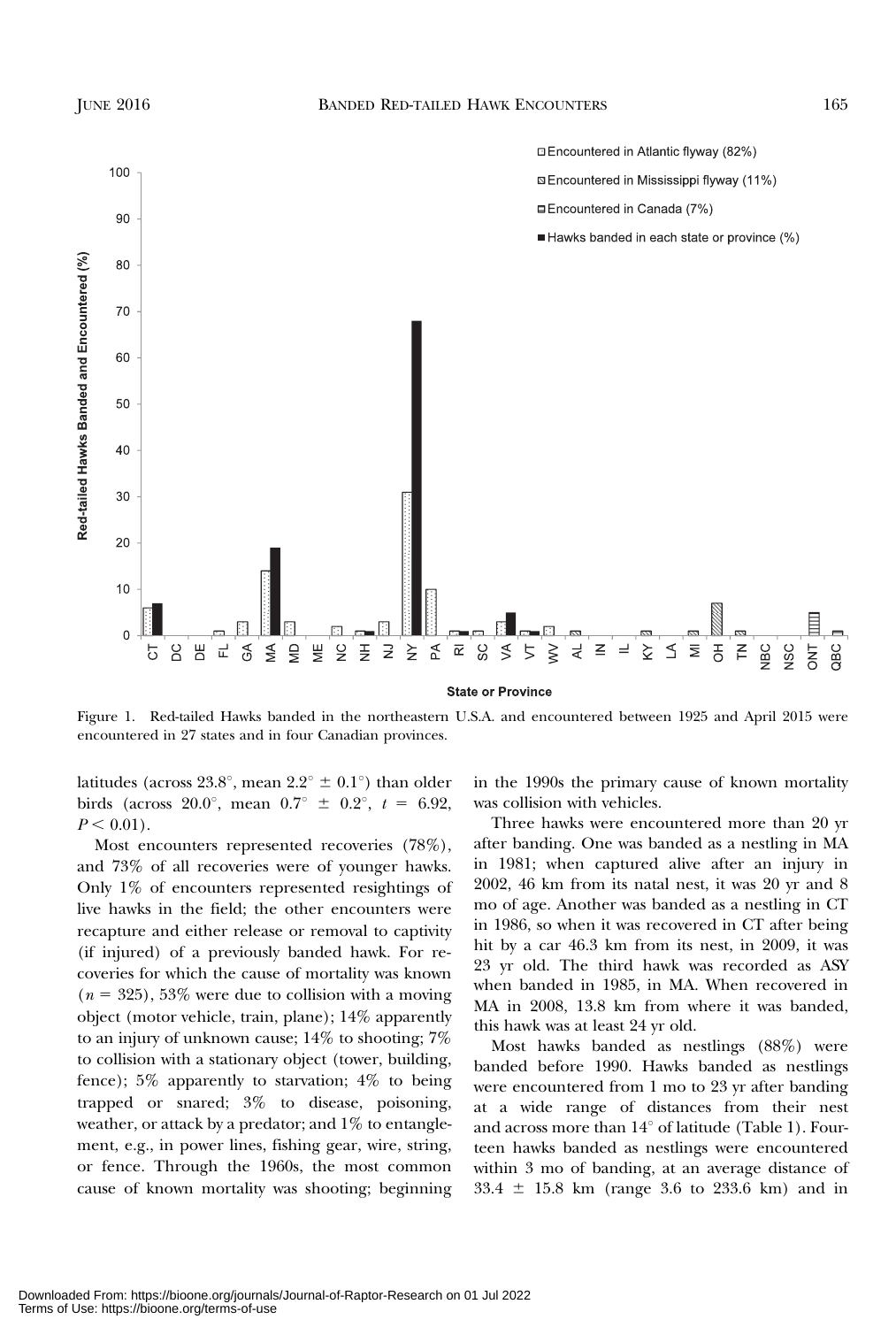

Figure 2. Most encounters of Red-tailed Hawks were recorded in the Atlantic flyway, but some hawks were encountered in the Mississippi flyway and in Canada. The white dotted line is the approximate boundary between the Atlantic and Mississippi flyways (Gustafson et al. 1997).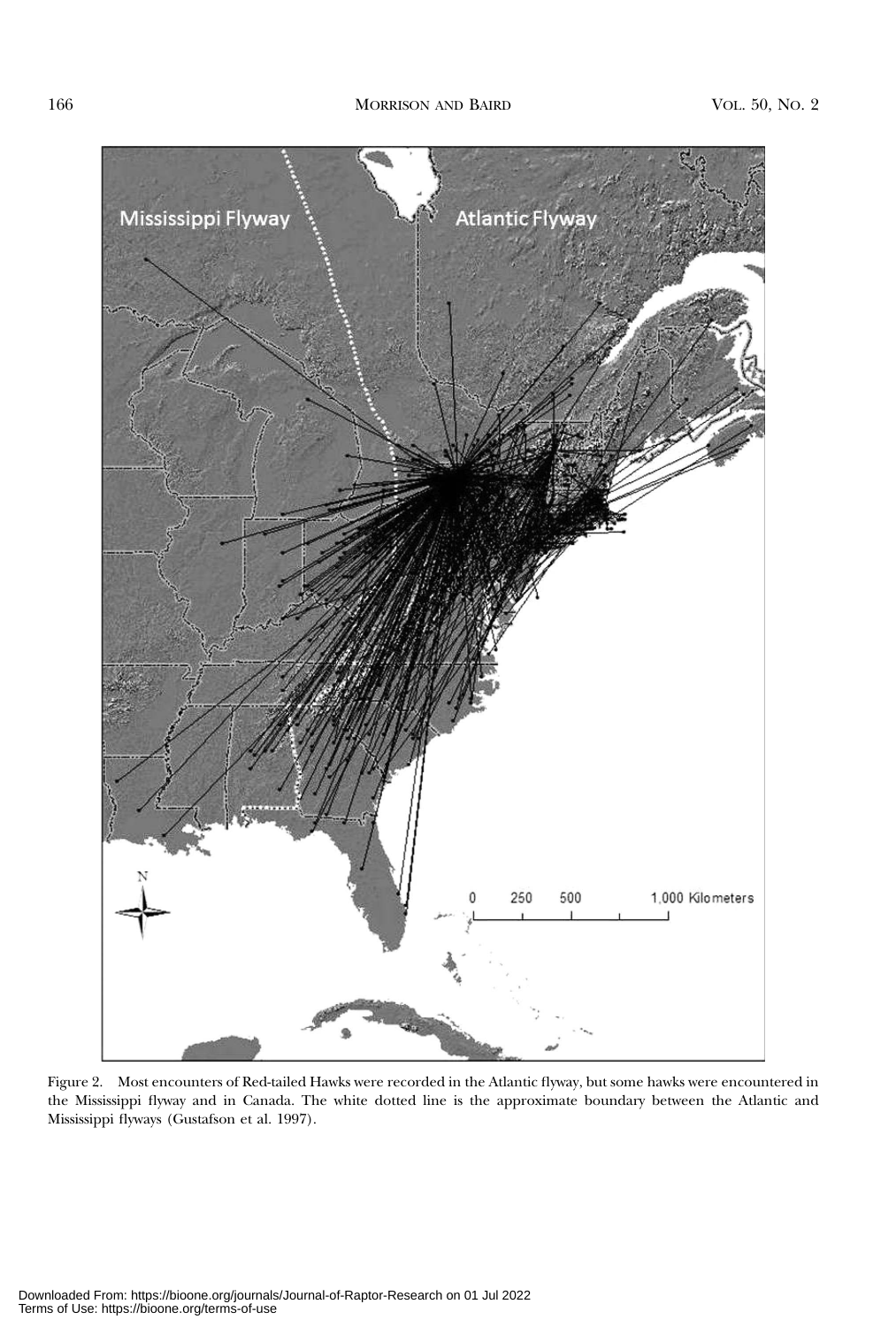random directions (222.5<sup>o</sup>  $\pm$  34.53<sup>o</sup>,  $r = 0.2$ ,  $Z = 0.3$ ,  $P = 0.8$ ) from their natal nest; five of these hawks were encountered in the same 10-minute block in which they were banded. Hawks banded as nestlings and encountered after 3 mo in all seasons ( $n = 83$ ) were encountered farther from their nest (399.9  $\pm$ 54.0 km,  $t = 6.5, P \le 0.01$ , and mostly in a southwestern direction  $(204.7^{\circ} \pm 8.86^{\circ}, r = 0.5, Z = 19.9,$  $P < 0.01$ , Fig. 3a). Most of these hawks (82%) were encountered in autumn and winter, and records suggested that most mortalities were likely due to starvation or to injuries, perhaps incurred during migration.

Seventeen hawks banded as nestlings were encoun $tered > 46$  mo after banding so were assumed to be breeders. Three of these hawks were encountered  $>250$  km from their natal area, and thus were considered long-distance dispersers. The remaining 14 hawks were encountered significantly closer (30.0  $\pm$ 2.2 km,  $t = 6.6$ ,  $P < 0.01$ ) to their natal area than hawks banded as nestlings and encountered  $\leq 46$ mo after banding (400.7  $\pm$  56.0 km, n = 80). Directions to encounter of these 14 hawks did not differ from a uniform distribution (310.3<sup>o</sup>  $\pm$  112.6<sup>o</sup>, r = 0.2,  $Z = 0.3$ ,  $P = 0.8$ ).

Fifty-three percent of hawks banded as nestlings and encountered at  $\leq 46$  mo of age were encountered more than 100 km from their natal area. These hawks were considered migrants and were encountered to the southwest  $(207.9^{\circ} \pm 5.0^{\circ}, r = 0.9, Z =$ 30.4,  $P = 0.0$ ) and at a mean distance of 742.0  $\pm$ 74.2 km from their natal area.

Eleven hawks banded as HY during a breeding season were encountered from 1–7 mo after banding at an average distance of  $499.8 \pm 130.4$  km from their banding location and in a strongly southwestern direction (219.8  $\pm$  15.7°,  $r = 0.5$ ,  $Z = 5.1, P < 0.01$ ). Forty-two hawks banded as HY in summer and autumn were encountered at  $>46$ mo of age in a subsequent breeding season. Five were encountered in the same 10-minute block as where they were banded. Twenty-four were encountered  $>100$  km from their banding location and in a southwestern direction (208.3 $\degree$  ± 13.8 $\degree$ ,  $r = 0.5, Z = 7.7, P = 0.0; 19$  were encountered  $>250$  km from their banding location. All other hawks banded as HY ranged widely and were encountered in all seasons across almost  $24^{\circ}$  of latitude and mostly southwest of their banding location (Table 1, Fig. 3b).

Fifty-two hawks were banded as L or as HY during a breeding season or summer and were encountered

during that same summer (i.e., within 3 mo of banding). These hawks were encountered at a mean distance of  $184.3 \pm 26.0$  km from their banding location, and directions to these encounters did not differ from a uniform distribution (198.8°  $\pm$  17.7°,  $r = 0.1, Z = 0.3, P = 0.7$ .

Hawks banded as AHY were encountered mostly to the southwest of their banding location and across more than  $16^{\circ}$  of latitude (Table 1, Fig. 3c). Eight hawks banded as AHY during a breeding season were encountered during a subsequent breeding season at  $>46$  mo of age; we assumed these hawks were breeders. Five of these hawks were encountered more than 250 km from  $(301.4 \pm 28.1 \text{ km})$  and to the southwest  $(292.6^{\circ} \pm 21.4^{\circ}, r = 0.6, Z = 2.6,$  $P = 0.07$ ) of their banding location. The remaining three hawks were encountered an average of 71.4  $\pm$ 11.0 km from their banding location, and these encounters did not differ from a uniform distribution  $(217.5^{\circ} \pm 28.9^{\circ}, r = 0.4, Z = 1.2, P = 0.3)$ . All other hawks banded as AHY were encountered at an average distance of 186.1  $\pm$  21.7 km and to the southwest of their banding location (206.2<sup>o</sup>  $\pm$  14.6<sup>o</sup>,  $r = 0.3$ ,  $Z = 7.5$ ,  $P = 0.0$ , although 28 of these hawks were encountered in the same 10-minute block in which they were banded, eight after more than three yr.

Thirty-eight hawks banded as ASY during a breeding season (28%) were encountered more than one yr after banding, 12 in the same 10-minute block in which they were banded. Twenty hawks banded as ASY during a breeding season were encountered after at least one yr during a subsequent breeding season at an average distance of  $148.2 \pm 29.5$  km and mostly to the southwest of their banding location, but directions to these encounters did not differ from a uniform distribution (223.6°  $\pm$  25.8°,  $r = 0.1$ ,  $Z = 0.3, P = 0.7,$  Fig. 3d).

Three hundred seventy-seven hawks (54 L, 261 HY, 42 AHY, and 20 ASY) were banded in the breeding or summer season and encountered outside the 10-minute block in which they were banded in either autumn or winter. We assumed the distance between banding and encounter locations for these hawks represented autumn migratory movements. The GLM revealed influences of age, banding latitude, and encounter decade on distances traveled as measured in degrees latitude between banding and encounter locations (Table 2). Younger hawks (L and HY,  $n = 315$ ) were encountered farther south  $(t = 2.9, P < 0.01)$  and at farther distances  $(t = 3.0,$  $P < 0.01$ ) than older hawks (AHY and ASY,  $n = 62$ ; Table 3). Overall movement by all 377 hawks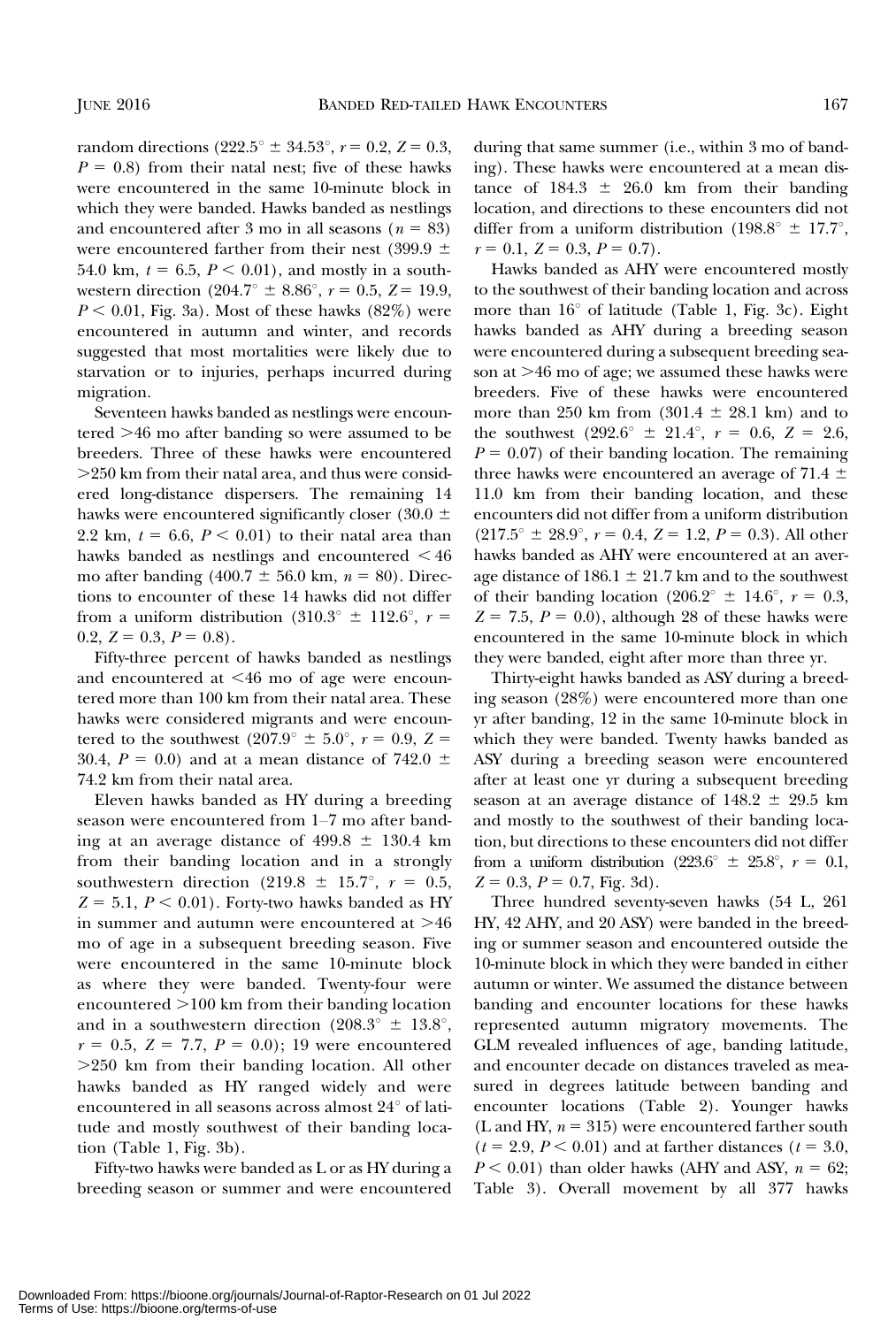

Figure 3. Angular dispersion of movements between banding and encounter locations of Red-tailed Hawks banded as (a) nestlings, (b) HY, (c) AHY, and (d) ASY in the northeastern U.S.A. Each wedge represents  $10^{\circ}$  of the total circular range, and the length of each wedge (the radius from the center) represents the number of observations falling within that range. The white or black line running from the center to the outer edge of the diagram is the mean angle of the data. The arcs extending to either side of this line represent the 95% confidence limits of the mean.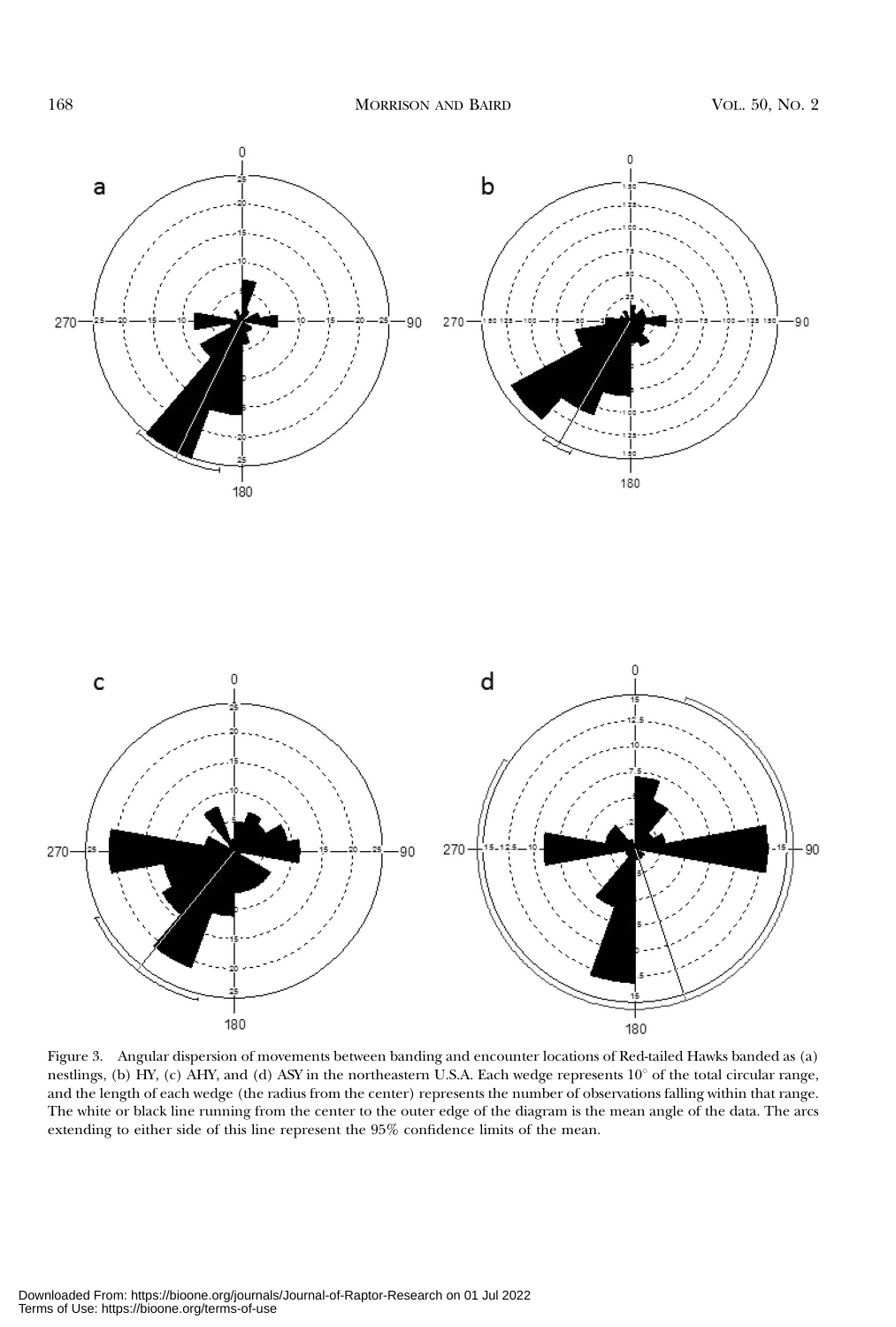Table 2. General linear model results evaluating possible relationship between distance between banding and encounter locations (as measured by difference in degrees latitude) and age (younger vs. older), banding latitude (between  $40^{\circ}$  N and  $45^{\circ}$  N), and encounter decade (1920– 2010) as explanatory variables, for 377 Red-tailed Hawks banded during the breeding season or summer and encountered during autumn or winter. All hawks were banded in the northeastern U.S.A. Banding and encounter events occurred between 1925 and April 2015. Younger hawks are those banded as L or HY ( $n = 315$ ) and older hawks are those banded as AHY and ASY ( $n = 62$ ).

| <b>VARIABLE</b>         | F   | df |             |
|-------------------------|-----|----|-------------|
| Age                     | 4.1 |    | 0.04        |
| <b>Banding latitude</b> | 3.8 |    | ${}_{0.01}$ |
| Encounter decade        | 31  |    | ${}_{0.01}$ |

between banding and encounter locations was in a southwestern direction and mean directions did not differ between age groups (Table 3), although movements by older hawks showed greater angular dispersion  $(r = 0.4)$  than movements by younger hawks  $(r = 0.6)$ . Hawks banded at higher latitudes were encountered at locations farther south than hawks banded at lower latitudes, although for younger hawks, after correcting for unequal sample size among banding latitudes, the regression was not significant (Fig. 4). Older hawks banded below  $43^{\circ}$  N were encountered at relatively shorter distances as measured in degrees latitude between banding and encounter locations (0.1<sup>o</sup>  $\pm$  0.2<sup>o</sup>, n = 24) than older hawks banded above  $43^{\circ}$  N ( $2.9^{\circ} \pm 0.7^{\circ}$ ,  $n = 38$ ,  $t = 4.0, P < 0.01,$  Fig. 4).

Between 1940 and 2010, distance as measured by the difference between banding latitude and encounter latitude decreased on average by about  $4^\circ$ , for all hawks banded during the breeding season or summer and encountered in autumn or winter, and the regression was significant ( $F_{1,7} = 8.5$ ,  $P = 0.02$ ,  $n = 376$ , Fig. 5).

#### **DISCUSSION**

Our analyses of hawk encounter data suggest some broad patterns of movements by Red-tailed Hawks banded in the northeastern U.S.A. Movements indicated by encounters in autumn and winter of hawks banded in the breeding season and summer are typical of this species in autumn migration, given its known migration routes as recorded at Hawk Mountain and other hawkwatch sites in the eastern U.S.A. (Holt and Frock 1980, Bednarz et al. 1990, Therrien et al. 2012). However, migratory movements, as indicated by distances between banding and encounter locations, varied substantially with latitude, and this finding was consistent with reports (Bent 1937) that Red-tailed Hawks in the eastern U.S.A. exhibit leapfrog migration. Hawks breeding at higher latitudes may have evolved leapfrog migration to avoid competition in areas already occupied by less migratory southern populations (Berthold 2001, Newton 2008) or perhaps this strategy is a response to increasing human population density and regional changes in land use. For example, northern migrants passing through the heavily urbanized northeastern U.S.A. may be forced to travel farther south to avoid competition with individuals that increasingly remain in their breeding areas all year. Urban areas may provide high quality year-round habitat for some species (Sodhi et al. 1992, Stout et al. 2006),

Table 3. Distance between banding and encounter locations (as measured by difference in degrees latitude and in km) was greater for younger hawks than for older hawks. All hawks were banded during the breeding season or summer in the northeastern U.S.A. and encountered during autumn or winter. Hawks generally were encountered to the southwest of their banding location, but mean directions did not differ between age groupsa. Banding and encounter events occurred between 1925 and April 2015.

| AGE AT<br><b>BANDING</b> | $\boldsymbol{n}$ | <b>DIFFERENCE IN</b><br><b>LATITUDE BETWEEN</b><br><b>BANDING AND ENCOUNTER</b>                           | DISTANCE (km) BETWEEN<br><b>BANDING AND ENCOUNTER</b>                | <b>DIRECTION (MEAN</b><br><b>BEARING</b> $\pm$ <b>SE</b> ) | r   | Z     | P      |
|--------------------------|------------------|-----------------------------------------------------------------------------------------------------------|----------------------------------------------------------------------|------------------------------------------------------------|-----|-------|--------|
| Older<br>$(AHY + ASY)$   | 62               | $1.8^{\circ} \pm 0.5^{\circ}$ , range $2.3^{\circ}$<br>north to $14.7^\circ$<br>south of banding latitude | mean $297.3 \pm 53.1$ km<br>median $105.0$<br>range 1.2 to 1680.0 km | $193.3 \pm 12.0^{\circ}$                                   | 0.4 | 10.6  | < 0.01 |
| Younger<br>$(L + HY)$    | 315              | $3.3^{\circ} \pm 0.2^{\circ}$ , range $3.0^{\circ}$<br>north to $16.5^\circ$<br>south of banding latitude | mean $473.0 \pm 24.0$ km<br>median $371.0$<br>range 1.5 to 2007.0 km | $206.0 \pm 2.9^{\circ}$                                    | 0.6 | 147.4 | <0.01  |

<sup>a</sup> Watson–Williams test,  $F_{1,420} = 0.1, P = 0.7$ .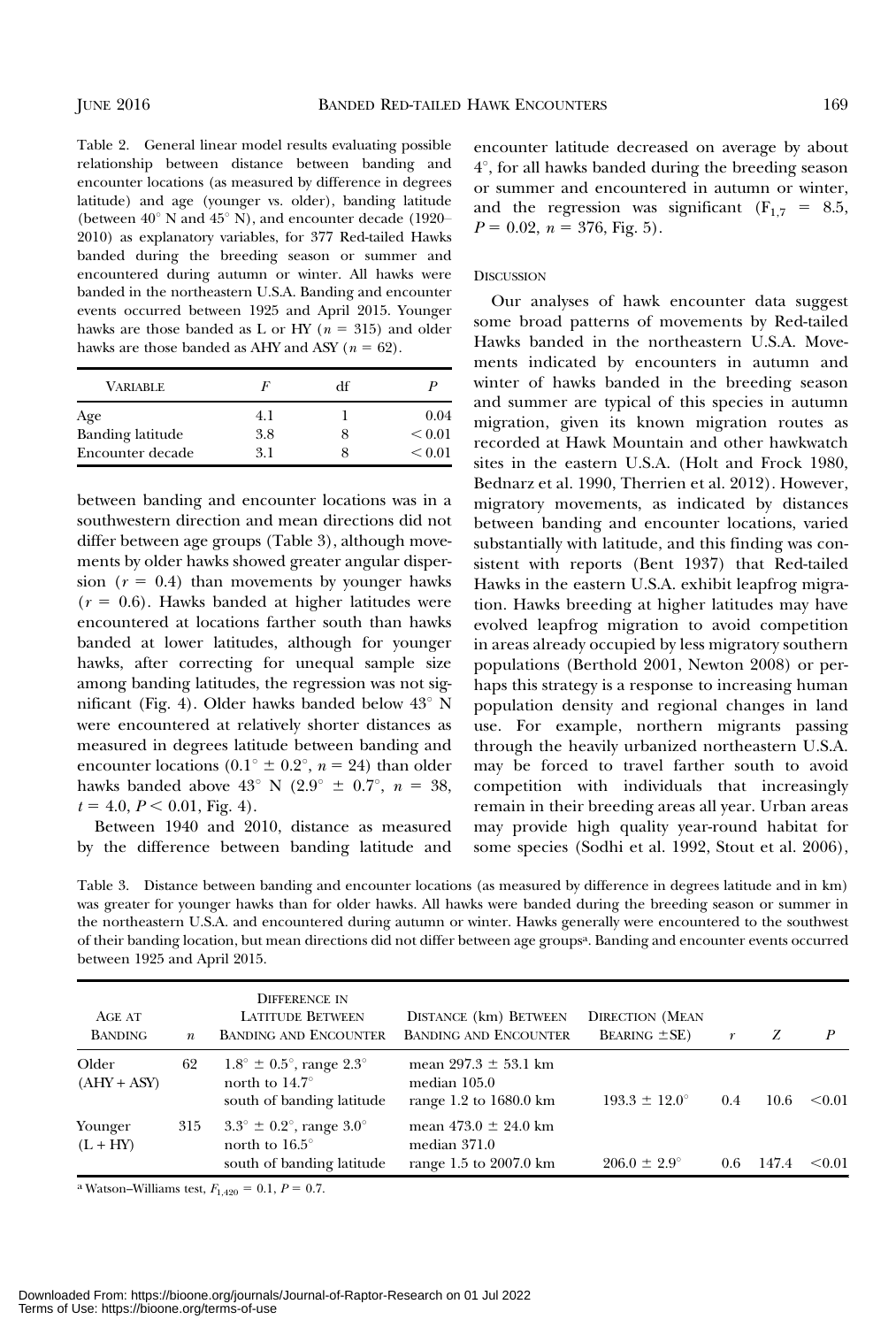

Figure 4. Red-tailed Hawks banded during the breeding season at more northern latitudes were encountered at latitudes farther south than those banded at lower latitudes, although for younger hawks  $(n = 315)$ , after correcting for unequal sample size among banding latitudes, the regression is not significant. Larger positive differences in degrees latitude between banding and encounter locations represent greater movements to the south, from the banding location. Older hawks banded below  $43^{\circ}$  N ( $n = 24$ ) were encountered relatively closer to their banding latitude than older hawks banded above  $43^{\circ}$  N ( $n = 38$ ). Numbers adjacent to data points are the numbers of hawks banded in each age class at that latitude.

such that more individuals overwinter in these areas than historically. Telemetry data indicate that many breeding pairs of Red-tailed Hawks in Connecticut remain on their territories year-round (J. Morrison unpubl. data).

Analyses of these encounter data suggested age differences in distances moved by Red-tailed Hawks in the northeastern U.S.A., similar to reports for other raptors (Gauthreaux 1985, Goodrich et al. 2012). Overall, younger hawks were encountered at greater distances and over a wider range of latitudes than older hawks. Distances moved by hawks banded as nestlings and as HY within 3 mo of banding may represent natal area movements and nomadic movements made prior to permanent departure from their natal area, movements that are typical of many raptors within their first year (Morrison and Wood 2009). Our analyses also suggested that some young hawks hatched in the Northeast region were already dispersing out of their natal areas or

migrating after only three mo post-fledging. Although many of these hawks were encountered south of their banding location after three mo, some were encountered north of their banding location. Movements represented by encounters of younger hawks in random directions from their banding locations may represent exploration of the larger landscape by these individuals prior to actual migration or prior to settling in a temporary or breeding area (Ferrer 1993). Using recovery data, Adriaensen et al. (1997) found that young Belgian Eurasian Kestrels (Falco tinnunculus) showed rapid initial dispersal in all directions (often over more than 500 km). Adriaensen et al. (1997) also reported that recoveries of older kestrels did not show any obvious concentration in any direction and occurred at much shorter distances than recoveries of younger birds. They suggested that older hawks may be more settled and thus migrate less. Other researchers have suggested that younger birds travel farther from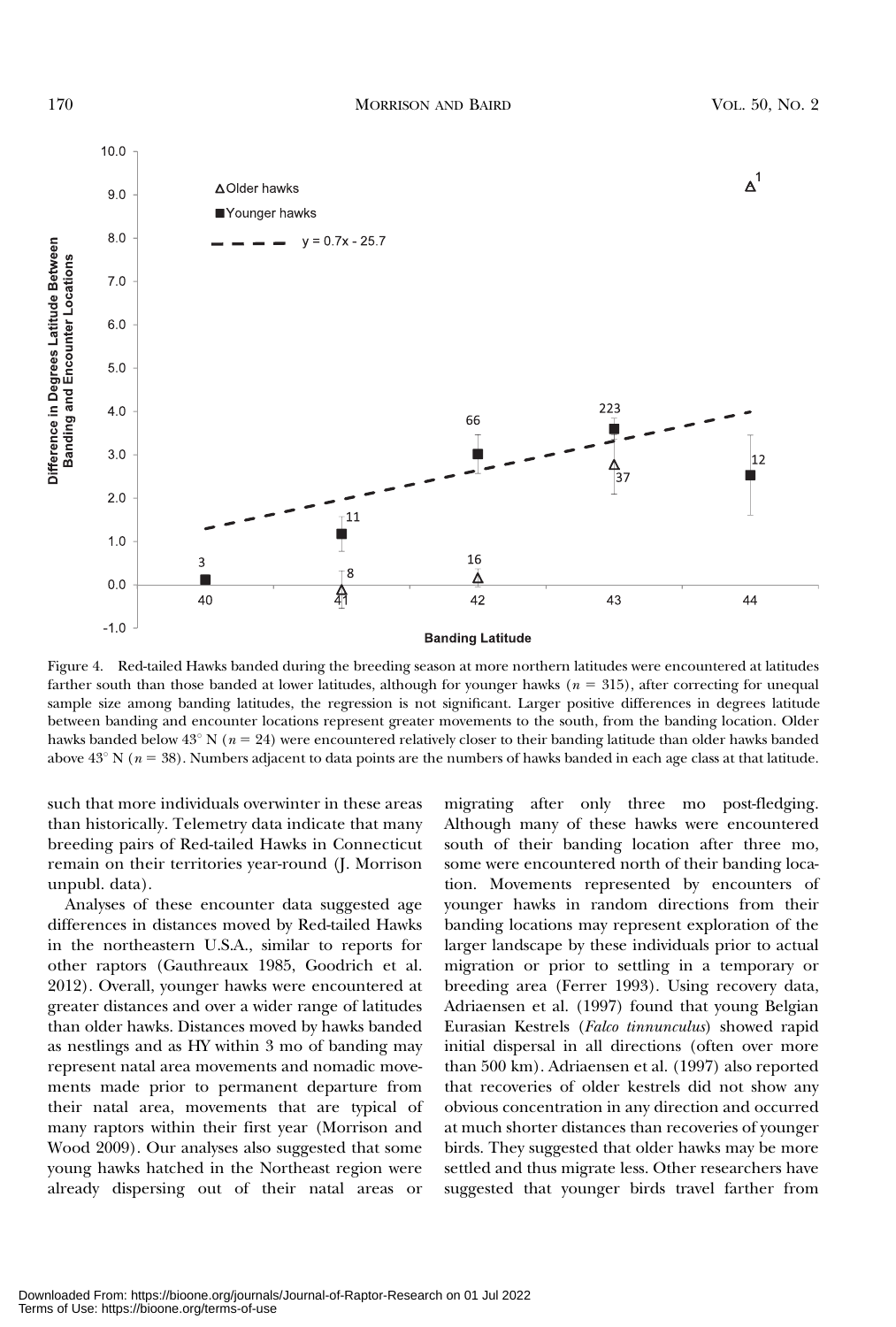

Figure 5. In recent decades, encounters during autumn and winter of Red-tailed Hawks banded during the breeding season in the northeastern U.S.A.  $(n = 376)$  have occurred at more northerly locations than in past decades. Numbers adjacent to data points are the numbers of hawks banded during each decade. Only one hawk was banded and encountered during the 1920s so it was omitted from this analysis. Larger positive differences in degrees latitude between banding and encounter locations represent greater distances to the south, from the banding location. The slope of the regression is significantly different from 0 ( $F_{1,7} = 8.5$ ,  $P = 0.02$ ).

breeding ranges than adults because adults exclude younger birds from areas near their breeding territories (Mueller et al. 1977).

Contrary to findings by Bloom et al. (2015) that young Red-tailed Hawks fledged in the Pacific Flyway migrate north in summer, encounter data for young hawks banded in the northeastern U.S.A. do not suggest a similar pattern. Fifty-two hawks banded as L or HY in a breeding season and encountered during that same summer were encountered mostly to the south of their banding location. However, our results call into question the origin of hawks banded as HY in these northeastern states in summer or autumn and encountered at  $>46$  mo of age in a subsequent breeding  $s$ eason  $>100$  km and mostly southwest of their banding location ( $n = 24$ ). Although these individuals may have been hawks that fledged in the northeast region, they also may have been young hawks that migrated north from the southeastern U.S.A. during their first summer, then eventually returned south to breed. Bloom et al. (2015) noted that Red-tailed Hawks rarely establish territories  $>100$  km from their natal nest, so it is unlikely that hawks fledged in the northeast region would breed in more southern latitudes after migrating there. A comprehensive investigation of banding and encounter data for hawks banded in the southern U.S.A. is needed to further address this question.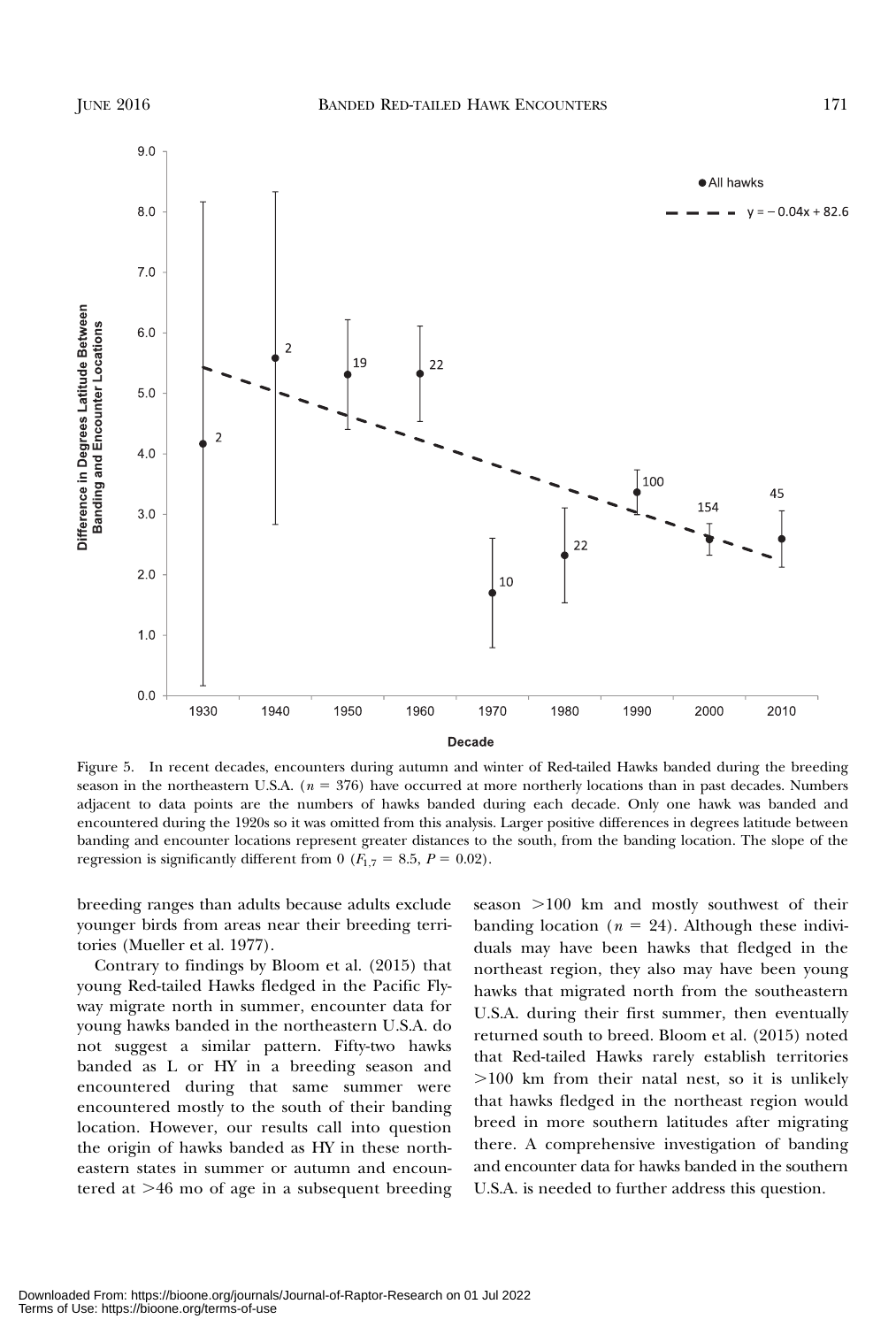Our analyses showed that younger hawks made up the largest percentage of recoveries, which was consistent with the pattern that young raptors tend to have higher mortality rates than adults (Harmata et al. 1999, García Dios 2004). Also consistent with other reports (Newton 1979, Adriaensen et al. 1997, Faccio et al. 2013), we found that instances of mortality due to shooting for hawks in our dataset were relatively low compared to other causes and that, since the 1960s, shooting appears to have declined as a major cause of hawk mortality. Instead, we found that most hawk mortalities in recent decades were due to anthropogenic factors, primarily collision with vehicles and other objects, as has been reported by others (Lutmerding et al. 2012).

Raptors tend to exhibit philopatry. Many studies have documented that young raptors initially explore, but ultimately return, close to their natal region when they reach breeding age (Ferrer 1993, García Dios 2004, Bloom et al. 2015). Adult raptors often exhibit strong fidelity to an area or even to a territory (Newton 1993, Forero et al. 1999, Jiménez-Franco 2013). Our analyses reveal similar patterns and suggest philopatric tendencies for at least some Redtailed Hawks in the northeastern U.S.A. Fourteen hawks banded as nestlings and encountered at  $>46$ mo of age were encountered significantly closer to their natal area than hawks banded as nestlings and encountered  $\leq 46$  mo after banding. Overall, 12.5% of older hawks and 1% of younger hawks were encountered, after several yr, in the same 10-minute block in which they were banded. Although these hawks may have traveled some distance between banding and encounter, their eventual encounter in a familiar area suggests philopatry by these individuals. Encounters of the three oldest hawks 20 yr or more after banding and all within 50 km of their banding location also suggest philopatry, at least to the northeast region. Shields (1982) suggested that philopatric individuals were those that dispersed ,10 home-range diameters. In our analyses, we used 1.4 km as the diameter of a Red-tailed Hawk home range and 9.7 km to represent distance moved for hawks encountered in the same 10-minute block in which they were banded. Using these criteria, hawks encountered after at least one yr in the same 10-minute block in which they were banded displayed philopatric tendencies under Shields' (1982) definition. Philopatry to the natal or breeding area may be particularly important for hawks in highly urbanized areas such as the northeastern U.S.A., where continued urbanization and land-use change

may be reducing overall habitat available to Redtailed Hawks. Migratory hawks would likely benefit from returning to a familiar area or even territory, where the distribution of local resources, potential mates, and predators may be known. Philopatric individuals may be able to locate suitable habitat quickly and efficiently, thus enjoying higher fitness (Davis and Stamps 2004).

Alternatively, climate change, increasing hawk populations, expanding urbanization, and other factors may favor individual hawks remaining in a familiar area year-round. Whereas older hawks encountered after several years in the same block in which they were banded may have migrated and returned to a familiar area, they also may have been territorial adults that did not migrate away but remained on their territory throughout the year. Telemetry data indicate that at least one member of 11 breeding pairs of Red-tailed Hawks in Connecticut remains on their territory year-round (J. Morrison unpubl. data).

Twenty-two hawks (three banded as nestlings, 15 as AHY, and four as ASY) were banded in the Northeast during a breeding season then encountered during a subsequent breeding season at  $>46$  mo of age and  $>250$  km from their banding location, suggesting that these individuals were long-distance dispers‐ ers. Although it was not known if these individuals were breeding when encountered, the fact that these encounters occurred when these individuals were of breeding age and during a breeding season suggests that is a likely possibility (Bloom et al. 2011).

Our results suggest that the difference between banding latitude and encounter latitude of hawks assumed to be in autumn migration has decreased by about  $4^\circ$  over the past six decades. Other studies have reported similar findings, suggesting that some raptors are not moving as far, during migration, in recent decades. Wilson et al. (2010) found that the number of American Kestrels wintering in Pennsylvania Conservation Reserve Program grasslands has increased in recent years. Goodrich et al. (2012) reported that the distance moved to wintering sites declined with encounter year for American Kestrels. Such "short-stopping" and other changes in migration patterns may reflect responses to climate change, which may affect prey availability, for example (Duncan 1996, Viverette et al. 1996, Niven et al. 2010). Similarly, Christmas Bird Counts in the past several decades have reflected higher numbers of some migratory species, including the Red-tailed Hawk, in the eastern U.S.A. (Anonymous 2015).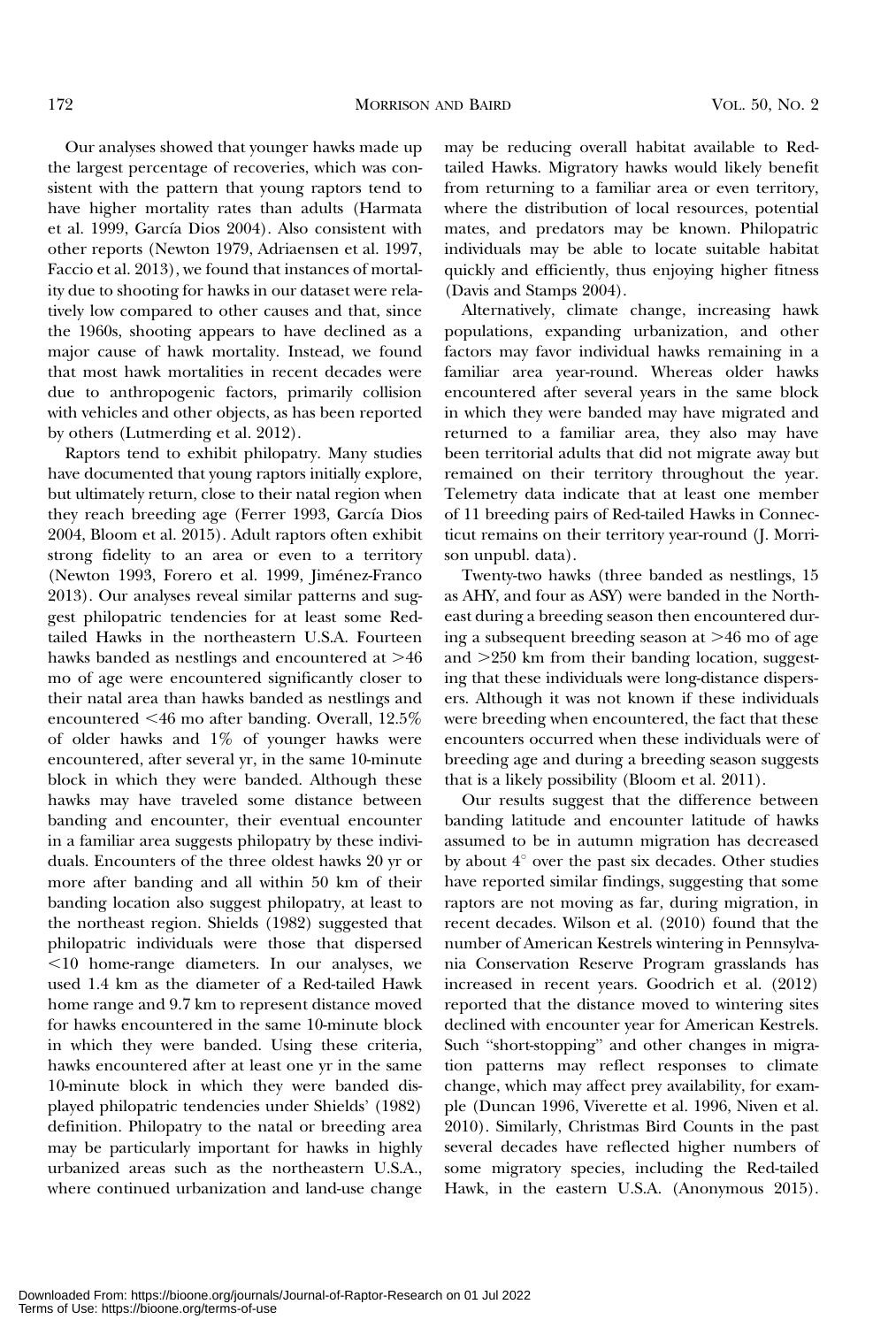However, Breeding Bird Survey data indicate positive trends in Red-tailed Hawk populations all along the eastern seaboard between 2003 and 2013 (Sauer 2013). In addition, it is commonly known that during the past four decades, the overall number of encounter reports has increased (Lutmerding et al. 2012). Thus, it is not clear whether more encounters of these hawks at higher latitudes during autumn and winter reflect short-stopping, greater numbers of people birding or otherwise available to encounter hawks, or an increase in the study of these birds and corresponding increase in the number of birds banded, which has occurred most notably since the 1980s.

We acknowledge that the assumptions of equal and constant probability of encounter across regions or seasons, and for each age class are likely violated, and that this may complicate interpretation of encounters with respect to short-stopping, for example. Nevertheless, our investigation of patterns revealed by encounters of Red-tailed Hawks banded in the northeastern U.S.A. does indicate that many individuals originating in this region migrate to the south and west, that young hawks, in particular, range widely, and that at least some hawks exhibit philopatric tendencies to their natal area, supporting observations (J. Morrison unpubl. data) that some individuals do not migrate, but instead remain on or near a particular area year-round. Finally, although the breeding status of hawks encountered locally or elsewhere in a breeding season is unknown, movements revealed by these encounters may represent natal or breeding dispersal, and for some hawks, long-distance dispersal. Successful reproduction by hawks at encounter locations distant from their banding location would suggest at least some gene flow among Red-tailed Hawk populations within the eastern U.S.A. and perhaps even across flyways.

Although modern telemetry technology has greatly expanded scientists' ability to understand the movement ecology of raptors, this new technology has not replaced conventional banding, which remains an essential tool for both population biologists and ecologists studying raptor movements (Bildstein and Peterjohn 2012, Ralph 2012, Newton 2014). Information about raptor dispersal, migratory routes, settling and wintering areas, and causes of mortality is vital for understanding factors affecting species outside breeding areas, such as habitat loss, environmental contamination, or human interference. With contributions of citizen science adding

to our understanding of avian ecology, people should be encouraged to report all encounters of banded raptors, whether recoveries or resightings. Particularly for species with large numbers of banding and encounter records, much can be learned as more encounters are reported, statistical tools for analyzing banding and recovery data continue to be improved, and these data are combined with data from other techniques (e.g., Smith et al. 2003, Boulet et al. 2006, Robinson et al. 2014). Also of interest from our analyses is that these banding and encounter data suggest that few, if any, studies that included banding of Red-tailed Hawk nestlings have been done since the 1990s in the northeastern U.S.A. Although much is known about basic nesting biology in this species, researchers should be encouraged to include banding nestlings of this species, when possible, to further our knowledge of reproductive success, survival, and movements of this common raptor.

#### ACKNOWLEDGMENTS

We are indebted to the numerous raptor banders throughout the northeastern U.S.A. who have banded Red-tailed Hawks over the past seven decades, particularly those whose data make up more than 5% of our total dataset: the many Braddock Bay Raptor Research banders under the permit of E. Brooks at the Braddock Bay Bird Observatory; K. Griffith; J. Newhouse; D. Olmstead, and M. Olmstead. We are grateful to D. Bystrak and the Bird Banding Laboratory for providing the banding and encounter data. We thank K. Bildstein for lively discussions associated with our analyses, L. Goodrich, P. Bloom, and W. Stout for constructive comments on drafts of this report, and I. Gottlieb, K. Pias, C. Wells, F. Thomas, and N. Sell for assistance with trapping and banding Red-tailed Hawks in Hartford, CT. This study was supported by a faculty/student research grant to JLM provided by Trinity College. JLM banded Red-tailed Hawks in CT under her federal (#22800) and CT state (#0210001) permits.

#### LITERATURE CITED

- ADRIAENSEN, F., N. VERWIMP, AND A. DHONDT. 1997. Are Belgian kestrels Falco tinnunculus migratory: an analysis of ringing recoveries. Ringing and Migration 18:91–101.
- ANONYMOUS. 2015. Christmas Bird Count. Historical results by species, Red-tailed Hawk, 1940–2010. National Audubon Society, New York, NY U.S.A. http://birds.audubon. org/christmas-bird-count (last accessed 28 January 2015).
- BEDNARZ, J.C., D. KLEM, L.J. GOODRICH, AND S.E. SENNER. 1990. Migration counts of raptors at Hawk Mountain Sanctuary, Pennsylvania, as indicators of population trends, 1934–1986. Auk 107:96–109.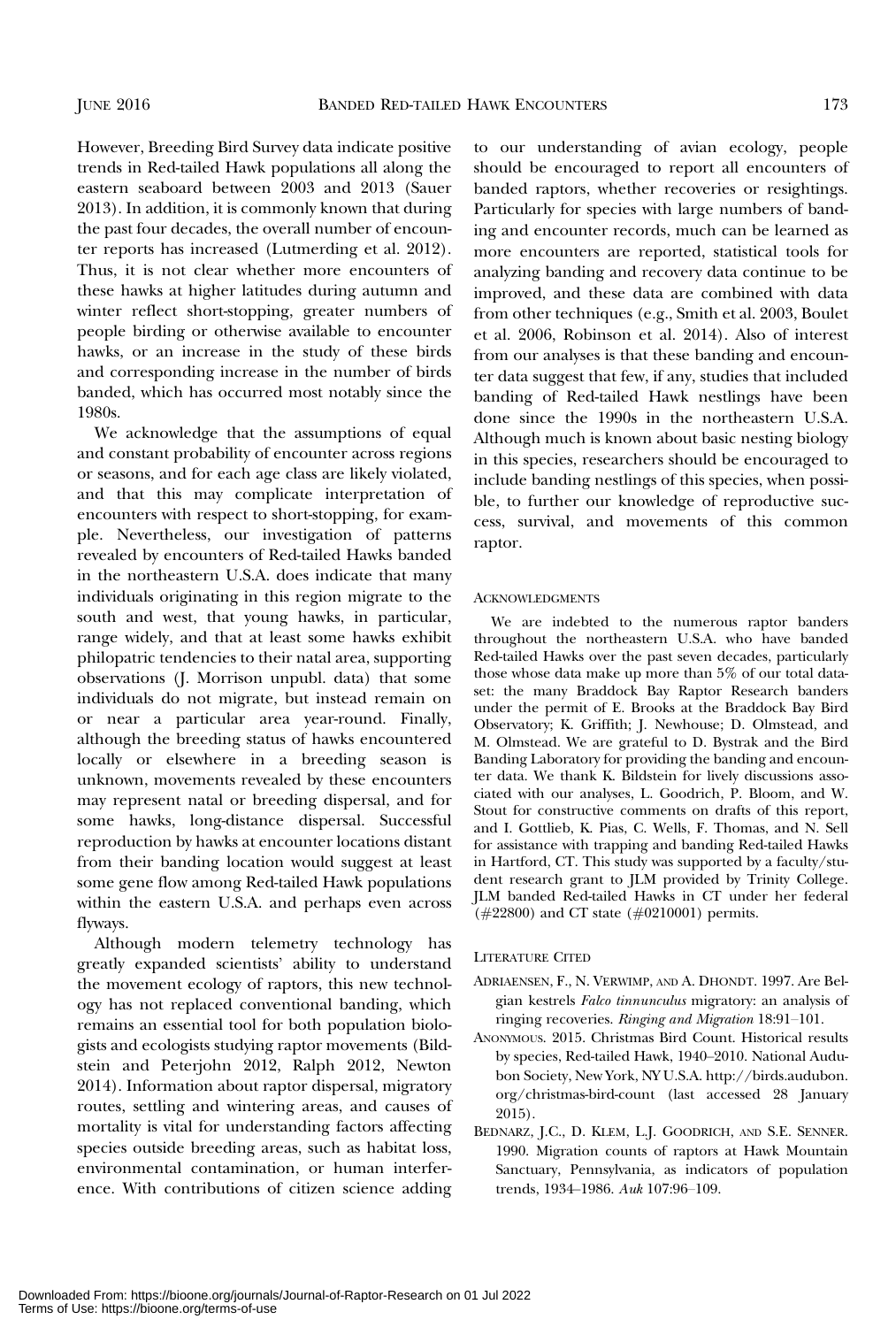- BENT, A.C. 1937. Life histories of North American birds of prey, Part 1. U.S. National Museum Bulletin 167. Smithsonian Institute, Washington, DC U.S.A.
- BERTHOLD, P. 2001. Bird migration: a general study, Second Ed. Oxford Univ. Press, Oxford, U.K.
- BILDSTEIN, K.L. AND B.G. PETERJOHN. 2012. The future of banding in raptor science. Journal of Raptor Research 46:3–11.
- BLOOM, P.H., M.D. MCCRARY, J.M. SCOTT, J.M. PAPP, K.J. SERNKA, S.E. THOMAS, J.W. KIDD, E.H. HENCKEL, J.L. HENCKEL, AND M.J. GIBSON. 2015. Northward summer migration of Red-tailed Hawks fledged from southern latitudes. Journal of Raptor Research 49:1–17.
- ————, J.M. SCOTT, J.M. PAPP, S.E. THOMAS, AND J.W. KIDD. 2011. Vagrant western Red-shouldered Hawks: origins, natal dispersal patterns, and survival. Condor 113:538–546.
- BOULET, M., H.L. GIBBS, AND K.A. HOBSON. 2006. Integrated analysis of genetic, stable isotope, and banding data reveal migratory connectivity and flyways in the northern Yellow Warbler (Dendroica petechia; aestiva group). Ornithological Monographs 61:29–78.
- BRINKER, D.F. AND T.C. ERDMAN. 1985. Characteristics of autumn Red-tailed Hawk migration through Wisconsin. Pages 109–135 in M. Harwood [EDS.], Proceedings of Hawk Migration Conference IV. Hawk Migration Association of North America, Rochester, NY U.S.A.
- DAVIS, J.M. AND J.A. STAMPS. 2004. The effect of natal experience on habitat preferences. Trends in Ecology and Evolution 19:411–416.
- DUNCAN, C.D. 1996. Changes in winter abundance of Sharp-shinned Hawks, Accipiter striatus, in New England. Journal of Field Ornithology 67:254–262.
- FACCIO, S.D., M. AMARAL, C.J. MARTIN, J.D. LLOYD, T.W. FRENCH, AND A. TUR. 2013. Movement patterns, natal dispersal, and survival of Peregrine Falcons banded in New England. Journal of Raptor Research 47:246–261.
- FERRER, M. 1993. Juvenile dispersal behaviour and natal philopatry of a long-lived raptor, the Spanish Imperial Eagle Aquila adalberti. Ibis 135:132–138.
- FORERO, M.G., J.A. DONÁZAR, J. BLAS, AND F. HIRALDO. 1999. Causes and consequences of territory change and breeding dispersal distance in the Black Kite. Ecology 80:1298–1310.
- GARCÍA DIOS, I.S. 2004. Spanish ringing and recovery records of Booted Eagle (Hieraaetus pennatus). Journal of Raptor Research 38:168–174.
- GAUTHREAUX, S.A. 1985. Differential migration of raptors: the importance of age and sex. Pages 99–106 in M. Harwood [ED.], Proceedings of Hawk Migration Conference IV. Hawk Migration Association of North America, Lynchburg, VA U.S.A.
- GOODRICH, L.J., C.J. FARMER, D.R. BARBER, AND K.L. BILDSTEIN. 2012. What banding tells us about the movement ecology of raptors. Journal of Raptor Research 46:27–35.
- GUSTAFSON, M.E., J. HILDENBRAND, AND L. METRAS. 1997. The North American bird banding manual. Version 1.0. U.S. Geological Survey, Patuxent Wildlife Research Center, Laurel, MD U.S.A. http://www.pwrc.usgs.gov/ BBL/MANUAL/index.cfm (last accessed 28 January 2015).
- HARMATA, A.R., G.J. MONTOPOLI, B. OAKLEAF, P.J. HAR-MATA, AND M. RESTANI. 1999. Movements and survival of Bald Eagles banded in the greater Yellowstone ecosystem. Journal of Wildlife Management 63:781–793.
- HOFFMAN, S.W., J.P. SMITH, AND T.D. MEEHAN. 2002. Breeding grounds, winter ranges, and migratory routes of raptors in the mountain west. Journal of Raptor Research 36:97–110.
- HOLT, J.B. AND J.R. FROCK. 1980. Twenty years of raptor banding on the Kittatinny Ridge. Hawk Mountain News 54:8–32.
- JIMÉNEZ-FRANCO, M., J. MARTÍNEZ, I. PAGÁN, AND J. CALVO. 2013. Factors determining territory fidelity in a migratory forest raptor, the Booted Eagle Hieraaetus pennatus. Journal of Ornithology 154:311–318.
- KOVACH, W.L. 2009. Oriana-circular statistics for Windows Ver. 4. Kovach Computing Services, Pentraeth, Wales, U.K.
- LEHIKOINEN, A., P. BYHOLM, E. RANTA, P. SAUROLA, J. VALK-AMA, E. KORPIMÄKI, H. PIETIÄINEN, AND H. HENTTONEN. 2009. Reproduction of the Common Buzzard at its northern range margin under climatic change. Oikos 118:829–836.
- LOWE, C. 1978. Certain life history aspects of the Red-tailed Hawk, central Oklahoma and interior Alaska. M.S. thesis. Univ. of Alaska, Fairbanks, AK U.S.A.
- LUTMERDING, J.A., M. ROGOSKY, B. PETERJOHN, J. MCNICOLL, AND D. BYSTRAK. 2012. Summary of raptor encounter records at the Bird Banding Lab. Journal of Raptor Research 46:17–26.
- MILLER-RUSHING, A.J., T.L. LLOYD-EVANS, R.B. PRIMACK, AND P. SATZINGER. 2008. Bird migration times, climate change, and changing populations sizes. Global Change Biology 14:1959–1972.
- MORRISON, J.L. AND P.B. WOOD. 2009. Broadening our approaches to studying dispersal in raptors. Journal of Raptor Research 43:81–89.
- MUELLER, H.C., D.D. BERGER, AND G. ALLEZ. 1977. The periodic invasion of goshawks. Auk 95:652–663.
- ————, N.S. MUELLER, D.D. BERGER, G. ALLEZ, W. ROBI-CHAUD, AND J.L. KASPAR. 2000. Age and sex differences in the timing of autumn migration of hawks and falcons. Wilson Bulletin 112:214–224.
- NEWTON, I. 1979. Population ecology of raptors. Buteo Books, Vermillion, SD U.S.A.
	- ————. 1993. Age and site fidelity in female sparrowhawks, Accipiter nisus. Animal Behavior 46:161–168.
- ————. 2008. The migration ecology of birds. Academic Press, London, U.K.
- ————. 2014. Is bird ringing still necessary? British Birds 107:572–575.